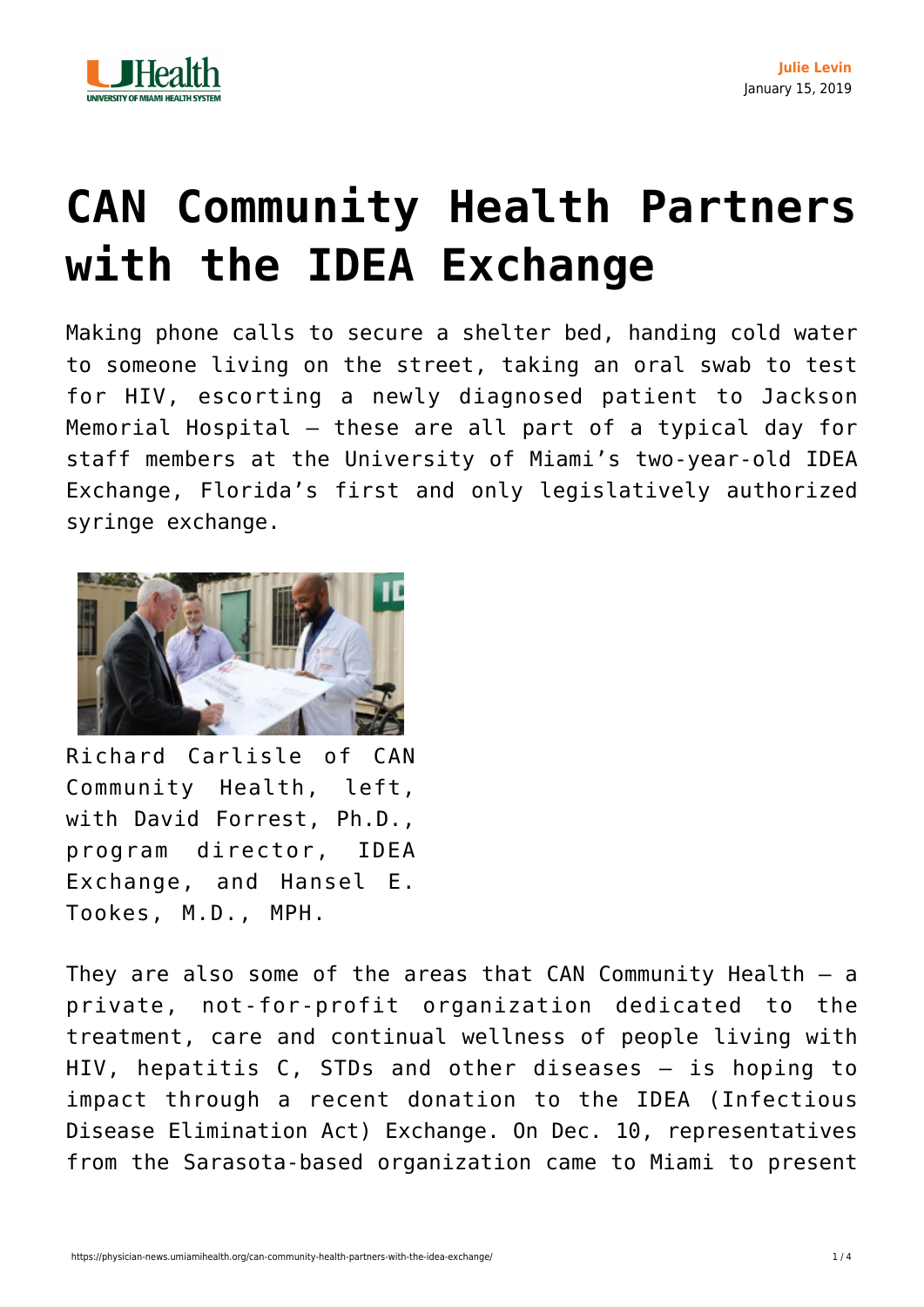

a check for \$200,000, money that will help meet the deeply complex needs of a vulnerable population.

"CAN Community Health is dedicated to providing health services, education and counseling to people in areas with high HIV prevalence," said Richard E. Carlisle, CAN president and CEO. "New partnerships with organizations such as the IDEA Exchange are empowering us to deliver vital services in the communities where they are needed most, like Miami."

CAN Community Health shares the same mission of the IDEA Exchange, which launched in 2016 to provide individuals battling addiction with access to the tools necessary for them to be healthy and free of infectious diseases such as HIV and hepatitis C.

"We are thrilled to have our work here at the IDEA Exchange, with some of the most vulnerable people in our community, supported by CAN Community Health," said Hansel Tookes, M.D. '14, MPH, assistant professor of clinical medicine at the University of Miami Leonard M. Miller School of Medicine and the IDEA Exchange's founder and medical director.

Besides its primary function of providing new syringes in exchange for used ones, the IDEA Exchange hosts many auxiliary harm reduction services to reduce the spread of HIV, hepatitis C, and other blood-borne diseases. The IDEA Exchange also links people to health care, medication-assisted treatment, behavioral health services, and other resources.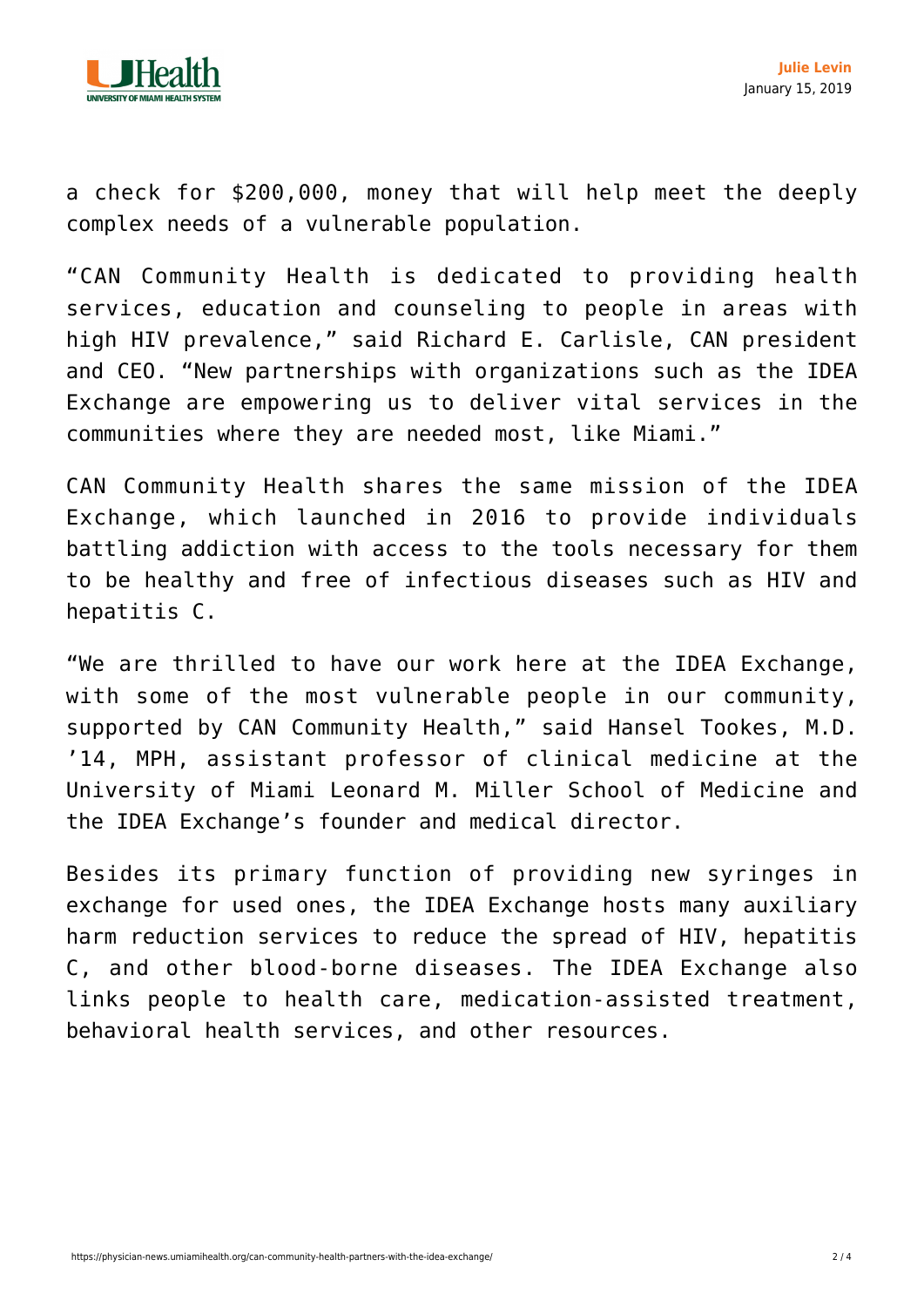



From left, Hansel E. Tookes, M.D., MPH; Rishi Patel, PharmD, Katy Wendel, RN, and John Acevedo of CAN Community Health; Edward Suarez, Psy.D., LMHC, community engagement manager, IDEA Exchange; and Richard Carlisle of CAN Community Health.

"This generous gift will allow us to meet patients at risk for and living with HIV where they are, and help get them the vital care they need," Tookes said. "The opioid epidemic has joined the HIV epidemic as one of the most important of our lifetime. We are proud to partner with CAN Community Health in our efforts to get to zero here in Miami."

While a medical student at the Miller School, Tookes began a five-year lobbying campaign to get the Florida Legislature to approve the needle exchange. The IDEA Exchange is now a busy center on the edge of the medical campus.

"We desperately need this type of program in Miami," said Carlisle, CAN president and CEO. "There is a stigma